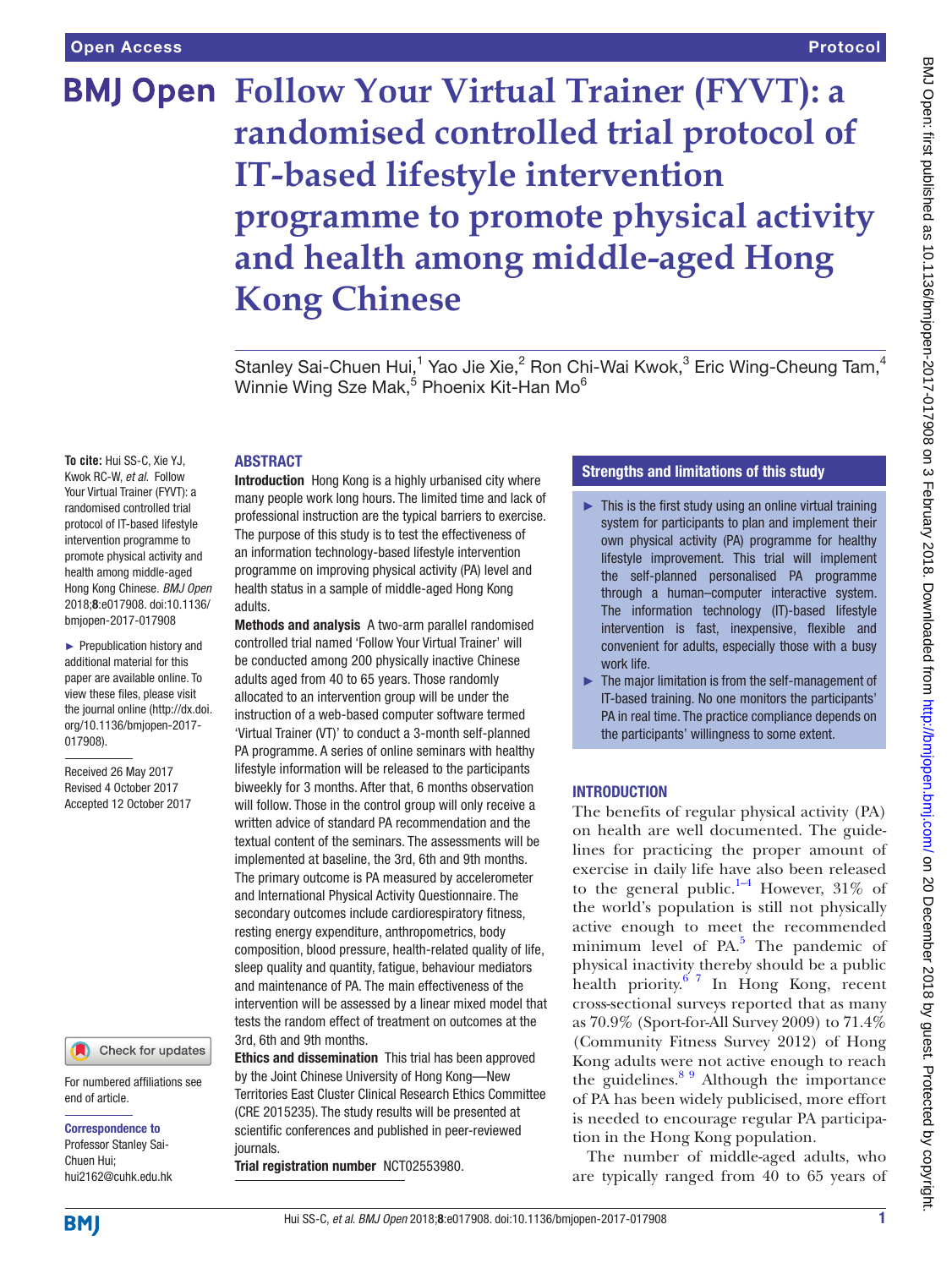age,<sup>10</sup> increased dramatically in Hong Kong in recent years. The 2013 population statistics by the Census and Statistics Department of the Hong Kong Government reported that due to the baby boom in the 1950s and 1960s and an influx of young immigrants during the 1970 and 1980s, the number of people whose ages range from 45 to 64 years significantly increased in the recent 10 years. The proportion almost jumped by 10% from 2001  $(22.0\%)$  to 2012  $(31.4\%)$ .<sup>11</sup> Many health problems may occur when the middle-aged adults step into older age. The increasing healthcare cost and aggravating disease burden are serious challenges to an ageing society.

Hong Kong is a highly urbanised city where many people work long hours daily and over the week, especially these middle-aged adults. The limited time and lack of professional exercise instruction are always barriers to their participation in PA. They may be too busy to seek professional advice on how to exercise. Although it is common that exercisers seek personal advice and instruction from personal trainers, the lack of channels and time become excuses for non-exercisers to continue their sedentary lifestyle. The question is then asked as to how feasible PA recommendation and constant reminding and encouragement can be easily accessible at any time and at anywhere. With the advances in information technology (IT), the knowledge of PA can be rapidly disseminated through the internet.<sup>[12 13](#page-7-6)</sup> The role of 'personal trainer' can also be replaced by a computer program in which guidelines and instructions for PA can be programmed into interactive software and disseminated to users via the World Wide Web. The electronic format of PA guidelines, exercise reminders, motivators, as well as immediate feedback and evaluation can be easily provided through IT. Once users obtain instant feedback on their progress and know their health and fitness improvement, their motivation and willingness to keep participating in PA would be strengthened. Based on these ideas and understanding, we developed a web-based computer software named 'Virtual Trainer (VT)' [\(www.vt.hk](www.vt.hk)), with several cartoon characters of trainers designed to help the users to implement their personal PA training plans. We then designed a lifestyle intervention programme named 'Follow Your Virtual Trainer (FYVT)' according to the VT system, with the purpose of improving PA level and health status for middle-aged Hong Kong adults.

#### Aims and hypotheses

The aim of this study is to evaluate the effectiveness of an IT-based lifestyle intervention programme on improving the PA level and health status in a sample of middleaged Hong Kong Chinese adults. The specific objectives include:

- 1. To determine the effectiveness of the FYVT programme for increasing PA participation and PA level in Chinese adults.
- 2. To determine the health benefits of PA promotion by FYVT on cardiorespiratory fitness, resting energy expenditure (REE), body composition, blood pressure,

health-related quality of life (HR-QoL), sleep quantity and quality and fatigue.

- 3. To examine the role of behaviour mediators in predicting behaviour changes during FYVT programme and their associations with outcomes.
- 4. To evaluate the maintenance of PA for 6months during FYVT programme.

Specifically, the following hypotheses will be tested:

- 1. Chinese middle-aged adults who participate in the lifestyle intervention group will have a greater increase in PA than participants in the control group at the end of the 3-month intervention.
- 2. The participants in the intervention group will also have a higher PA level than those in the control group at the end of 6-month follow-up.
- 3. The participants in the intervention group will have a better health status than those in the control group in terms of cardiorespiratory fitness, REE, body composition, blood pressure, HR-QoL, sleep quantity and quality and fatigue at the end of the 3-month intervention and 6-month follow-up.
- 4. At least 60% of the participants in the intervention group will keep using online VT system to design their personal exercise plans in the 6-month follow-up period.

#### **METHODS**

#### Study design

A two-arm parallel individual level randomised controlled trial is designed according to the SPIRIT (Standard Protocol Items: Recommendations for Interventional Trials) statement.<sup>14</sup> Participants will be randomly allocated into IT-based intervention group or control group to carry out a 3-month intensive programme, with additional 6 months follow-up, to see the effects of the intervention on improving PA and health status.

#### **Participants**

The target study population will be sedentary Chinese adults who use computers and mobile apps frequently. The inclusion criteria include:

- 1. aged 40–65 years;
- 2. able to understand Cantonese and read Chinese;
- 3. self-reported inactivity (no habitual exercise experience for at least 6 months);
- 4. the baseline REE is less than 1.05 kcal·min−1 for men and 0.85 kcal·min−1 for women;
- 5. reachable over telephone;
- 6. has basic computer skills;
- 7. has a smartphone and always surfs internet (at least four times per week) and
- 8. will not leave Hong Kong for a long time (longer than 2 months) during the study period. The exclusion criteria are:
- 1. self-reported history of cardiovascular and pulmonary diseases, neurological disorder, musculoskeletal disorder and osteoarthritis;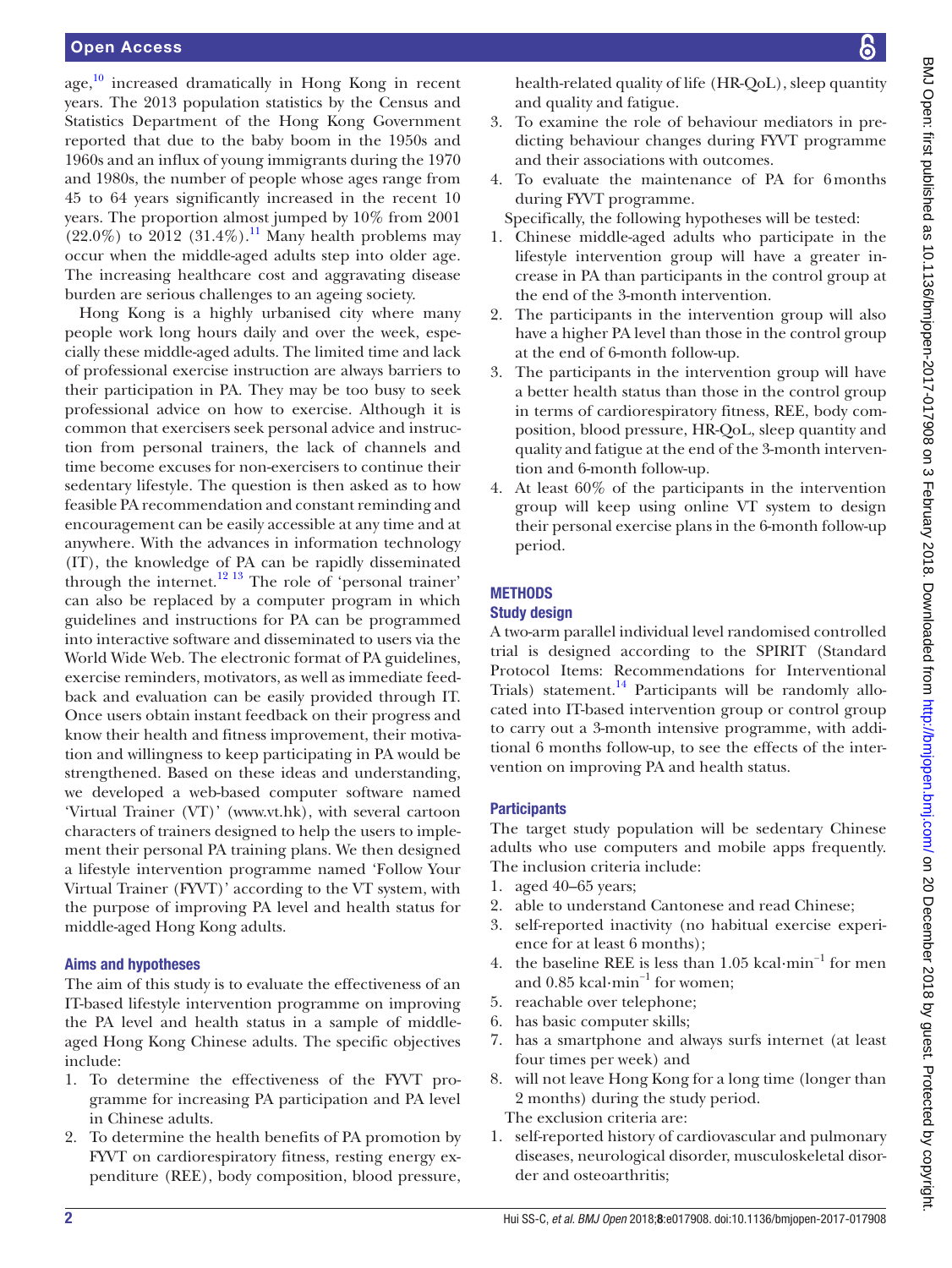- 2. receiving medically prescribed diet or PA intervention;
- 3. blood pressure ≥160/100 mm Hg;
- 4. using of medication that may influence exercise performance;
- 5. for women, currently pregnant or plan to become pregnant in the next 1year, and those receiving hormonal therapy.

We will collaborate with local non-governmental organisations in the health and family service fields to recruit participants via advertisements in flyers, surface mails and bulletin boards. The interested subjects are required to fill out an assessment form for preliminary screening eligibility before baseline measurement. The form includes demographics, medical history, exercise habits, exercise eligibility (assessed by modified items from Physical Activity Readiness Questionnaire<sup>15</sup>) and other personal information. The preliminary eligible subjects will be further invited to take the REE test and blood pressure measurement. Those that fulfil our study requirements and provide the signed informed consent forms are qualified as eligible participants.

#### Sample size and power analysis

From the behavioural risk factor survey conducted by the Department of Health of Hong Kong SAR in  $2014<sup>16</sup>$  $2014<sup>16</sup>$  $2014<sup>16</sup>$  only 37.4% of Hong Kong adults (aged 18–64 years) reached the PA level by WHO recommendations.<sup>[17](#page-8-3)</sup> Based on this proportion, a sample size of 87 is needed in each group to detect a 15% between-group difference (OR 1.83) in the proportion of participants reporting the PA that meets WHO recommendations after a 3-month intervention (control group rate 40%, intervention group rate 55%, power=80%,  $\alpha$ =5%; with a two repeated measurements design). This sample size also has 85% power to detect a difference of 15% in the proportion of participants reporting an increase in the high level of PA (control group rate 25%, intervention group rate 40%, power=80%,  $\alpha$ =5%). The proportion of high level of PA estimated in the calculation is also drawn from the government survey.<sup>18</sup> With the consideration of 10% dropout, the final sample size is determined as 100 for each group  $(87+87\times10\% = 96 \approx 100)$ .

#### Randomisation, concealment and blinding

The randomisation will be done on the individual level after baseline assessment. Eligible participants will be randomly assigned to lifestyle intervention group or control group with the allocation ratio of 1:1. To ensure allocation concealment, an independent statistician who is not involved in recruitment and baseline assessment will conduct the randomisation by computer-generated allocation sequence. Another researcher will be responsible for arranging the participants to undertake their corresponding treatments; they will not be told which group is the 'true' intervention group, and in both groups they will receive some 'treatments'.

# Intervention

# Theoretical model for behaviour change

The theory of planned behaviour<sup>19 20</sup> is adopted as the theoretical basis for the behavioural intervention in the FYVY programme. According to this theory model, three types of considerations guide the human behaviours: behavioural beliefs, normative beliefs and control beliefs. The first type is belief in the likely consequences of the behaviour, the second type is beliefs about the normative expectations of others and the third one is those beliefs on the factors that may facilitate or hinder the performance of the behaviour.<sup>19 21</sup> These considerations emphasise the importance of an individual's intention to regulate their own PA and healthy lifestyle by cultivating a positive attitude and believing it to be within their own control. $^{22}$  $^{22}$  $^{22}$ Several measures associated with this model are obtained as a matter of course in the study, including fatigue, sleep quality, quality of life and behaviour mediators.

#### The VT system

The 'VT' (<www.vt.hk>), an interactive web-based computer software with the integration of the telecommunication instrument (mobile phone messages and apps), was developed by our research team in 2006 (first version). It had undergone a major modification in 2010 (second version) and is under reconstruction for an enhanced version at present (third version). The VT system provides professional guidelines as well as multilevel electronic motivators for improving PA participation. It likes a traditional personal trainer, but no real physical form of trainer or instructor is needed, which implies a 'VT'. We have designed 16 cartoon characters of the trainer. Users may select any one of them as their personal trainer, and they will have their own personalised web page that simulates an exercise training room [\(figure](#page-3-0) 1).

The VT system can provide preliminary online health screening and health-related fitness assessments (Health-fitness Evaluation Module). Then, suggestions of exercise prescriptions will be automatically generated by the VT system (Prescription Module). Moreover, to cater for individual preferences on exercise type, frequency and intensity within the context of personalised exercise prescriptions, the VT system will adopt an interactive approach to retrieve preferences from the users by a series of questions (Scheduler). The system will automatically arrange the preferences of the users, such as date and time of exercise, type and intensity of exercise, etc, into a scheduler programme. The scheduler programme will keep tracking the progress of the actual implementation of the users' exercise. Then feedback about the progress, recommendations for changes, reinforcements and other incentive messages will be generated by VT (Progress Evaluation Module). Each recommended exercise programme will usually last for 2–4 months, then users will be asked to perform the online health-fitness evaluation again in order to assess their improvement in personal health and fitness. The VT system also includes the frequent and daily dissemination of short messages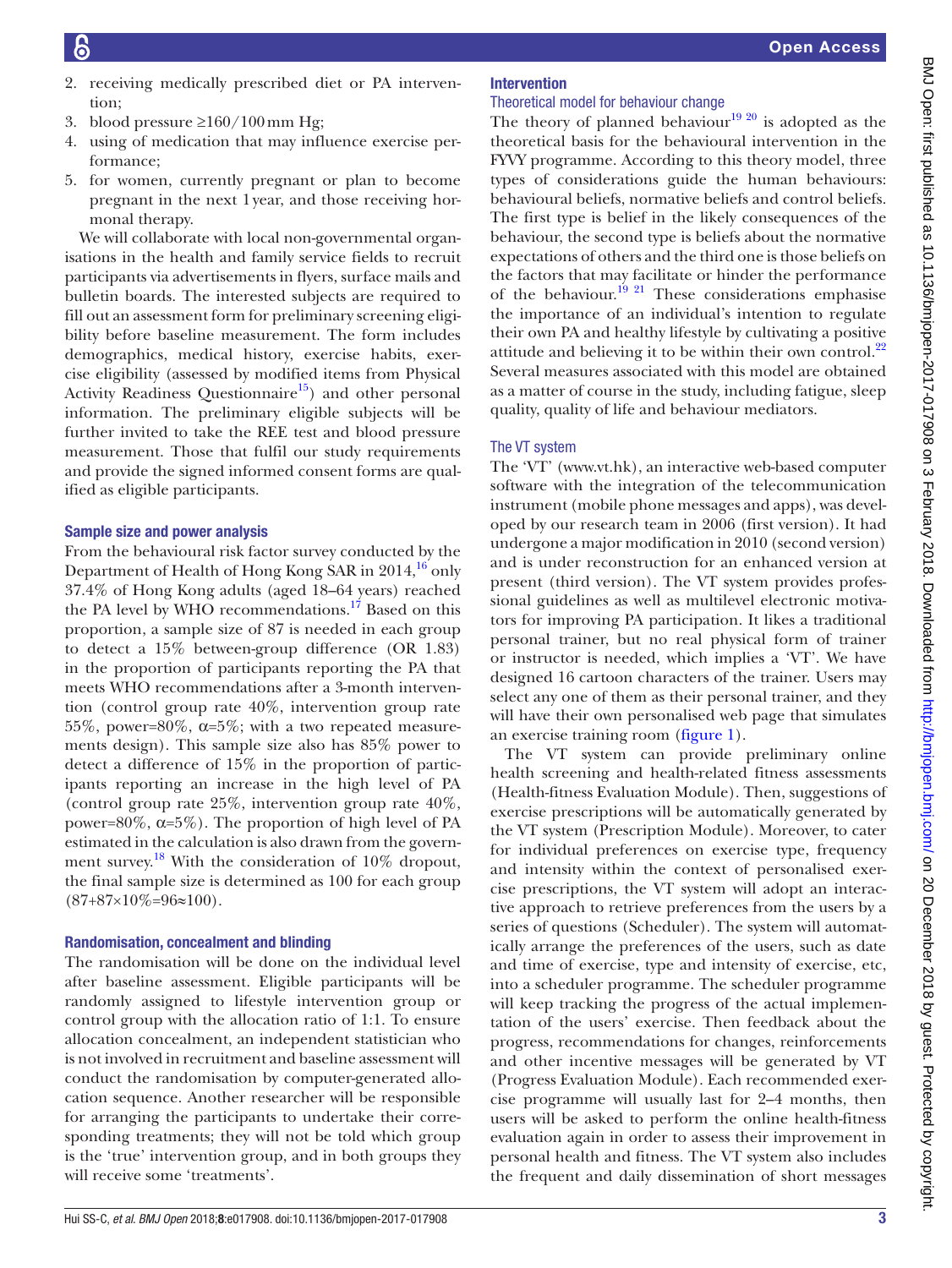

Figure 1 Screenshots of two Virtual Trainer 'rooms'.

<span id="page-3-0"></span>to participants via email and short message service (SMS) to their mobile phone. These messages include reminder messages for exercise, incentive messages, positive reinforcement messages, as well as helpful tips on exercise and diet. We are now developing the third version of the VT system to allow accurate PA tracking with the integration of automatic detection and transmission of heart rate and pedometer. All this information will be updated in time through newly designed mobile Apps and transferred to an online system.

#### Intervention procedures

Participants in the intervention group will receive 3 months of intensive intervention and 6 months follow-up observation. A briefing session will be conducted at first to introduce the conception of the FYVT programme, the usage of online VT system, the common types of moderate and vigorous PA, the standard duration and frequency of exercise during the intervention, the measurement indicators and other related issues to the participants. After this session, participants are required to design their own 3-month PA plan through a VT system; the basic requirement is no less than two times a week, accumulated through at least 150min/week of moderate PA or 75min/week of

vigorous PA. During these 3 months, six online seminars will be released to the participants in turn and biweekly; the private web-link of these seminars will be sent to their email box and mobile phone. We develop these psychological theme-based seminars that collaborate with a clinical psychologist as well as public health and exercise experts to help the participants to tackle lifestyle risk factors. The contents include introductions of what healthy lifestyles are and how to live healthier, the professional advice on how the appropriate physical activities are beneficial for health, how to integrate appropriate physical activities into daily life, and the strategies for improving exercise compliance

and maintenance. The seminar topics include: (1) eating a healthy diet; (2) keeping your weight, waist and blood pressure in check; (3) stopping smoking and cutting back on alcohol consumption; (4) positive psychology on self-management; (5) knowing your physical fitness and (6) more exercise, better life.

Participants randomised to the control group will only receive a written advice of WHO recommendation of PA at baseline and receive the text version of six seminars via email, under the same intervals as the intervention group.

#### **Outcomes**

The primary outcome is PA and the secondary outcomes are cardiorespiratory fitness, REE, anthropometrics, body composition, blood pressure, HR-QoL, sleep quality and quantity, fatigue and maintenance of PA. The role of behaviour mediators draw from the theory of planned behaviour will also be examined.

#### Primary outcomes

PA will be measured through two ways:

- 1. Accelerometer (Actigraph GT3X, Florida, USA) for objective PA measurement. The accelerometer can measure the frequency, duration and intensity of PA. It records movement on the vertical and horizontal axis and allows classification of sedentary, light, moderate and vigorous activity levels.<sup>23</sup> Participants are told to wear the monitor on their right hip by an elastic belt during their waking hours for 7 consecutive days, except when swimming or showering. Sleep time will be recorded on a log sheet. During their wearing time, daily SMS messages will be sent to them to remind them of compliance in wearing. The data contain a minimum of 10hours/day wear time and 5 of the 7 days are included for analysis. Non-wear time was defined as 60 consecutive zeros (intervals of at least 60min).
- 2. International Physical Activity Questionnaire (IPAQ) for subjective PA measurement. The Chinese short form version of IPAQ $^{24}$  $^{24}$  $^{24}$  is used for participants to report their PA during the last 7 days, across all domains of transportation, work, household tasks and leisure time. The duration (in minutes) and frequency (days) of walking, moderate-intensity and vigorous-intensity activity are recorded. The total metabolic equivalents (METs) by the total minutes per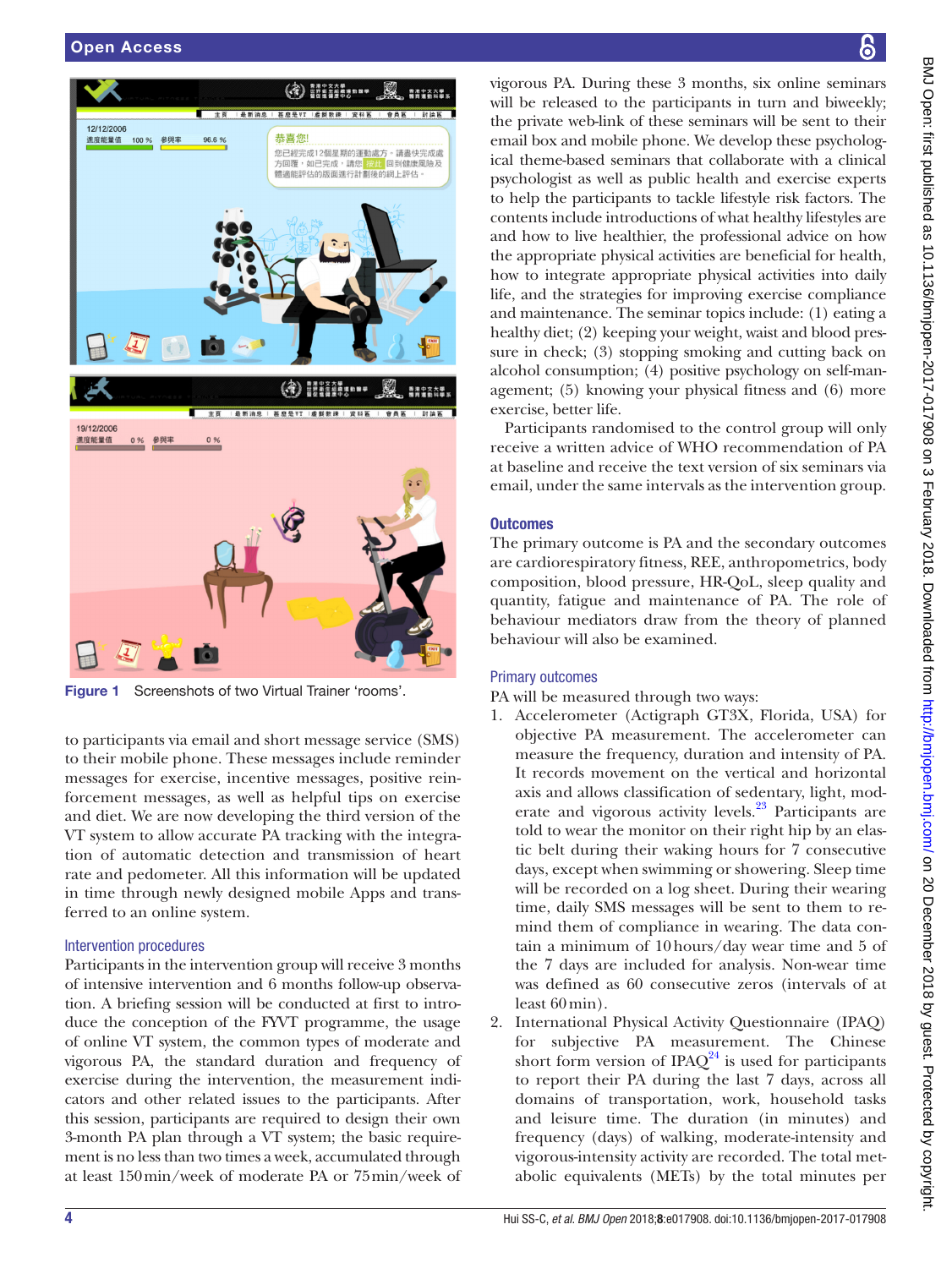week of each activity are calculated, resulting in a PA estimation in MET-minutes/week, together with the evaluation for duration and frequency of activities, and three levels of PA (low, moderate and high) can be classified.<sup>[24](#page-8-8)</sup>

#### Secondary outcomes *Cardiorespiratory fitness*

The maximal oxygen intake  $(\rm VO_{2}$  max in mL·min<sup>-1</sup>·kg<sup>-1</sup>) is used as an indicator of cardiorespiratory fitness in our study.  $\rm VO_{2}$  max refers to the greatest amount of oxygen that an individual can take in from the inspired air during intense or maximal exercise. $^{25}$  It is considered the best measure of cardiovascular fitness and aerobic endurance. $^{26}$  $^{26}$  $^{26}$  The VO<sub>2</sub> max will be measured using a symptom limited maximal treadmill exercise test in a sports performance laboratory. Under a strict exercise protocol, participants begin the test wearing masks to direct the air into a portable metabolic analyser (Cosmed K4b2, Rome, Italy); oxygen intake is computed each minute as the test proceeds towards the maximal effort. The highest level of oxygen consumed is recorded subsequently.

#### *Resting energy expenditure*

The measurement of REE includes resting oxygen consumption (VO<sub>2</sub> in mL·min<sup>-1</sup>·kg<sup>-1</sup>), kilocalorie expenditure (kcal in kcal·min−1) and resting heart rate. These will also be measured by the metabolic analyser (Cosmed K4b2). Participants are asked to wear the analyser and lie on a bed for 20min, the temperature and humidity of the laboratory will be adjusted to a comfortable situation.  $\mathrm{VO}_2$  and kilocalorie expenditure are measured breath-by-breath, and the lowest continuous 10min of metabolic values are recorded. The heart rate is measured after 20min rest.

#### Anthropometrics and body composition

The measurements include weight, height, waist circumference, hip circumference, percentage of body fat and body mass. A trained research assistant will conduct all the measurement bases on the standard protocol. $27$  All measures will be conducted two times and the mean value of two measurements is calculated. The anthropometrics are measured to the nearest 0.1 kg or cm where appropriate. Body mass index (BMI) is calculated as weight divided by the square of height  $(BMI = kg/m^2)$ . Obesity is defined as BMI  $\geq$ 25 kg/m<sup>2</sup> according to WHO standard for Asian populations.<sup>[28](#page-8-12)</sup> A bioelectrical impedance anal $ysis<sup>29</sup>$  (Tanita, BC 581, Tokyo, Japan) will be used to test body fat percentage. Fat mass and lean mass are calculated subsequently.

#### *Blood pressure*

Blood pressure will be measured through mercury sphygmomanometer by a clinical professional staff under the guideline of standard protocol.<sup>30</sup> After at least 5min sitting, measurement is taken on the right arm of the participant; an appropriately sized cuff is used. Every participant will be measured two times, and the mean of the two measurements is computed.

# *Health-related quality of life*

A Chinese  $(HK)$  version<sup>31</sup> of the Medical Outcomes Study 36-item Short Form Health Survey (SF-36) is used for HR-QoL assessment. The SF-36 is a widely used instrument to assess HR-QoL in eight dimensions $32$ <sup>33</sup>: physical functioning, role physical, bodily pain, role emotional, social functioning, mental health (MH), vitality (VT) and general health perception. Two summary scores, namely, the physical health summary (PHS) and mental health summary (MHS), can be calculated from the eight dimension scores. It is an overall assessment of the quality of life in terms of physical and MH status. The PCS and MCS have been identified as valid and equivalent in the Chinese population in Hong Kong.[34](#page-8-17)

#### Sleep quality and quantity

Sleep quality will be measured by the Chinese version of the Pittsburgh Sleep Quality Index (PSQI).<sup>35</sup> The 19-item PSQI assesses seven dimensions of sleep quality over the past month: sleep latency and duration, subjective sleep quality, sleep disturbances, habitual sleep efficiency, use of sleep medication and daytime dysfunction. Score 0–3 is used for each dimension, and a cumulative score  $(0-21)$  can be calculated by adding the seven dimensions' scores. Higher scores indicate poorer sleep quality.[36](#page-8-19) Sleep quantity will be measured by a 7-day daily sleep  $\log$ <sup>[35](#page-8-18)</sup> Participants are asked to record their sleep status for 7 consecutive days when they wake up in the mornings. The sleep log collects information on time to go to bed, sleep-onset latency, waking time in the morning and frequency of awakenings by the corresponding four questions: (1) I went to bed at \_\_\_\_ (clock time) yesterday evening; (2) I fell asleep in \_\_\_\_ (minutes) yesterday evening; (3) I got out of bed at \_\_\_\_ (clock time) this morning and (4) I woke up during the night  $\frac{1}{\sqrt{2}}$  times.<sup>[35](#page-8-18)</sup> The total sleep time can thus be calculated as the interval time (minutes) between going to bed and waking up in the morning minus the time spent in falling asleep.

#### **Fatique**

The Numeric Rating Scale-fatigue<sup>[37](#page-8-20)</sup> is used to evaluate fatigue level. It is a scale with numbers from 0 to 10 for participants' self-rating. The score ranges from 0 to 10, in which 0 presents no fatigue at all and 10 presents the highest experience of fatigue. A higher score indicates that heavier fatigue is experienced.

#### Maintenance of PA

To examine the maintenance of PA after the cessation of the 3-month intensive programme, a self-administered questionnaire that includes IPAQ will be given to the participants at 6 and 9 months during the follow-up period. We will determine the maintenance mainly in two aspects: (1) what percentage of the participants in the intervention group keeps using online VT system to design their personal exercise plans for at least 1 month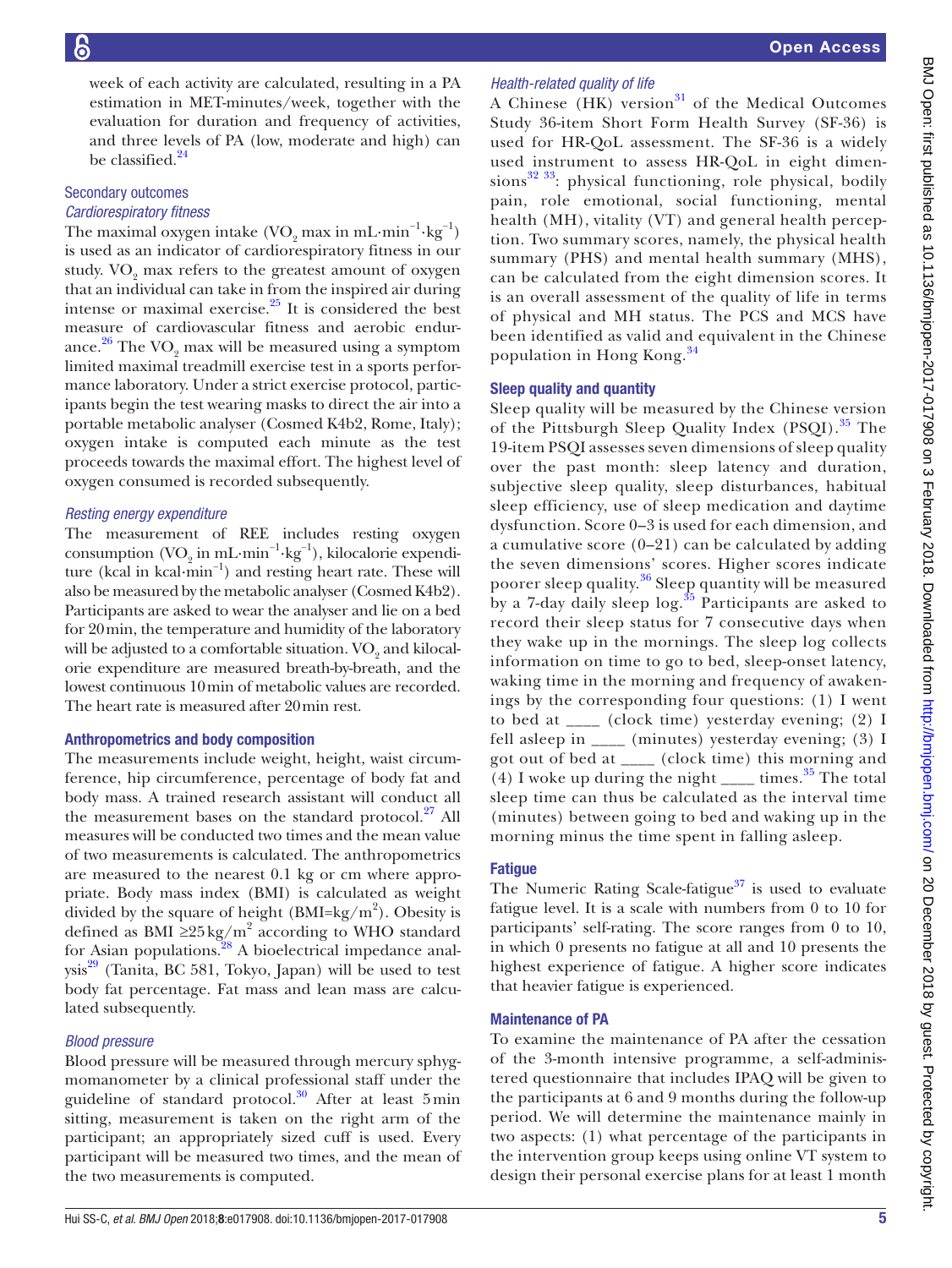in the 6-month follow-up period and (2) in what percentage of the 24 weeks in the 6-month follow-up period are the participants in the two groups regularly active at a moderate intensity?

#### *Behaviour mediators*

The possible behaviour mediators will be examined by a self-designed questionnaire (online [supplementary](https://dx.doi.org/10.1136/bmjopen-2017-017908) [appendix](https://dx.doi.org/10.1136/bmjopen-2017-017908) I) that is based on Ajzen's guideline for developing a Theory of Planned Behaviour Questionnaire.<sup>21</sup> We will structure these mediator variables according to attitude, subjective norms and perceived behavioural control, to understand their intention towards active participation in physical activities. A seven-point scale is used for each item in the questionnaire. A Higher score indicates the higher influence of the mediator on behaviour change.

#### Procedure of assessment and follow-up

After screening for eligibility, the eligible participants are required to take the baseline measurement. Since the accelerometer needs 7 days wear time, we ask the participants to wear the monitor for 7 days first, and then come to our laboratory again for other baseline measures. Randomisation is taken subsequently. [Figure](#page-5-0) 2 demonstrates the

overview of protocol procedure. The follow-up assessments will be conducted at the end of the 3rd, 6th and 9th month after the trial begins. The research assistant will regularly monitor the progress of PA of each participant through the VT system. If there is a delay or missing of PA training during the intervention period, he will send reminders to the corresponding participants through the VT system and help them to catch up on the progress. An event report sheet will be used to record the adverse events by the research assistant every 2weeks. [Table](#page-6-0) 1 shows the schedule of each outcome measurement. Participants are required to wear an accelerometer 7 days prior to answering the IPAQ, to ensure the time interval of PA measured by the accelerometer is in accordance with that measured by the IPAQ (recall last 7 days' PA).

#### Statistical analysis

Double data entry will be adopted. Multiple imputations will be used for the missing data. Data will be analysed both by the intention-to-treat (ITT) principle (include participants who have valid baseline assessments, regardless of whether they drop out later) and by the completed case analysis (only those who participate in



<span id="page-5-0"></span>Figure 2 Procedure of screening eligibility, assessment and follow-up. FYVT, Follow Your Virtual Trainer.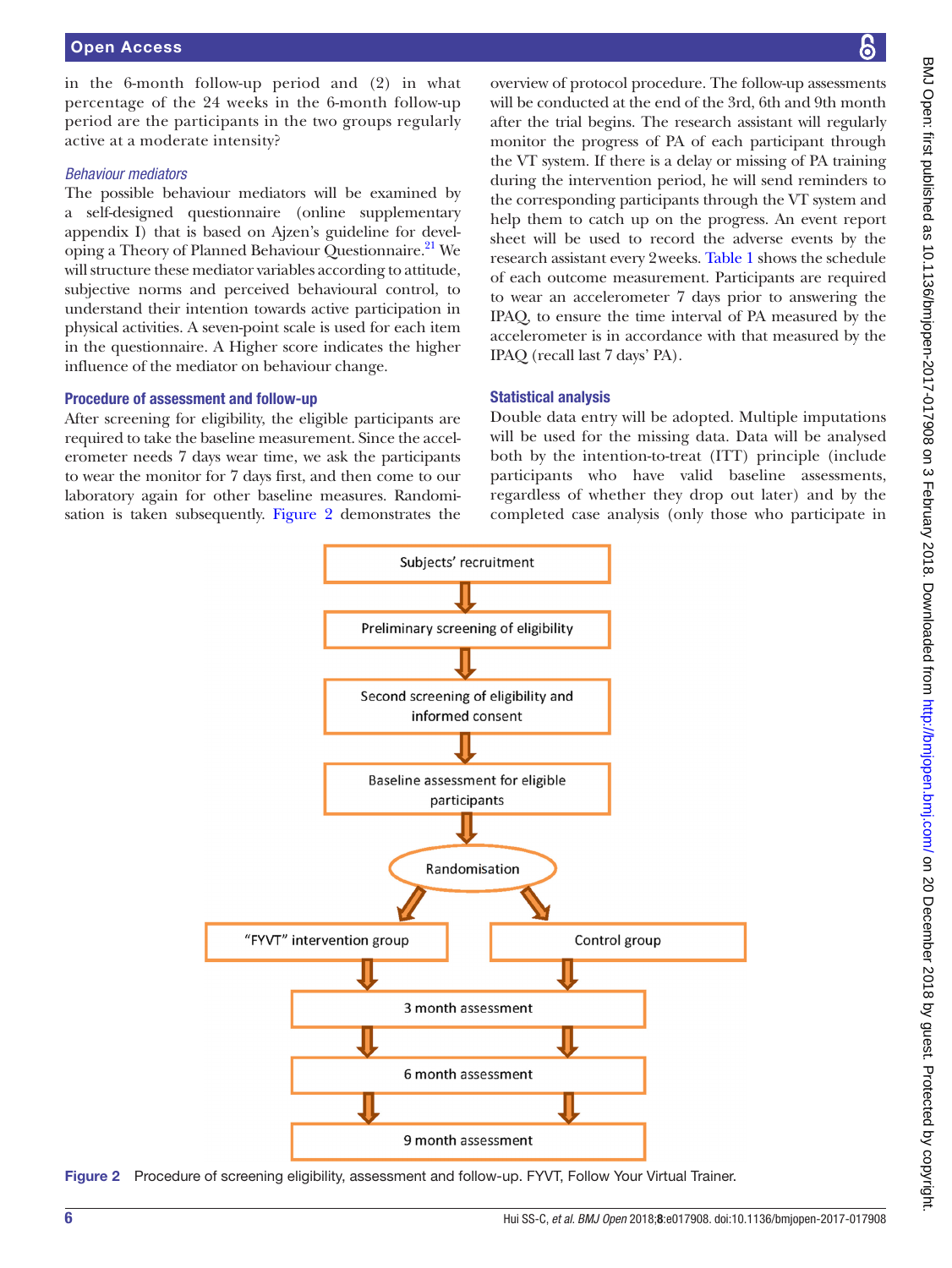<span id="page-6-0"></span>

| Procedures of recruitment screening and outcome measurements<br>Table 1 |                                 |                 |              |         |         |
|-------------------------------------------------------------------------|---------------------------------|-----------------|--------------|---------|---------|
| <b>Measures</b>                                                         | <b>Recruitment</b><br>screening | <b>Baseline</b> | Month 3      | Month 6 | Month 9 |
| Demographics                                                            | ✓                               |                 |              |         |         |
| Medical history                                                         | ✓                               |                 |              |         |         |
| <b>Exercise habits</b>                                                  | ✓                               |                 |              |         |         |
| Exercise eligibility (Physical Activity Readiness Questionnaire)        | ✓                               |                 |              |         |         |
| Physical activity, measured by accelerometer                            |                                 | ✓               | J            |         |         |
| Physical activity, measured by IPAQ                                     |                                 |                 | J            | ✓       | ✓       |
| Cardiorespiratory fitness                                               |                                 |                 | ✓            |         |         |
| Resting energy expenditure                                              | ✓                               |                 | ✓            |         |         |
| Anthropometrics                                                         |                                 |                 | J            | J       | ✓       |
| Body fat percentage                                                     |                                 |                 | J            |         |         |
| Body mass                                                               |                                 | ✓               | J            |         |         |
| Blood pressure                                                          | ✓                               |                 | ✓            | ✓       | ✓       |
| <b>SF-36</b>                                                            |                                 | ✓               | ✓            | ✓       | ✓       |
| Sleep quality and quantity                                              |                                 | ✓               | ✓            | ✓       | J       |
| Fatigue                                                                 |                                 | ✓               | $\checkmark$ | ✓       | J       |
| <b>Behaviour mediators</b>                                              |                                 | ✓               | $\checkmark$ | ✓       |         |
| Maintenance of physical activity                                        |                                 |                 |              | ✓       |         |

IPAQ, international physical activity questionnaire; SF-36, 36-item short form health survey.

the programme for the full period are involved). If the results from two analytical approaches are similar and the dropout rate is less than 10% in two groups, ITT results will be adopted. One-way analysis of variance and Pearson  $\chi^2$  test are used to compare baseline differences between two groups for continuous variables (age, METs,  $\rm VO_{2}$  max, REE, anthropometrics and body composition, blood pressure, HR-QoL, sleep quality and quantity, fatigue and behaviour mediators) and categorical variables (PA level, obesity and categorical demographic variables), respectively. The effectiveness of the intervention will be assessed by the linear mixed model, which tests the random effect of treatment on outcomes at the 3rd, 6th and 9th months when measured as mean, as well as tests the trend of changes by taking four measurement time points (baseline, 3rd, 6th, 9th months) as a random effect in the model. Logistical regression will be used and OR is calculated to examine the effect of the intervention on categorical variables. The associations between behaviour mediators and changes in outcomes will be examined by multiple linear regression analysis.

#### Ethics and dissemination

All participants shall provide written informed consent (online [supplementary appendix](https://dx.doi.org/10.1136/bmjopen-2017-017908) II) to the investigators before the baseline assessment. All the data are confidential and only used for research purpose. Only the researchers who get the permission from the principal investigator have the right to access to the data. The trial

was registered at<http://www.clinicaltrials.gov>with identification no. NCT02553980.

We will disseminate the study results by peer-reviewed publications and conference presentations according to the CONSORT statement recommendations.

#### **DISCUSSION**

Middle-aged adults often show visible signs of ageing such as loss of skin elasticity and greying of the hair. The reduction in aerobic performance and decrease in maximal heart rate also occur as a sign of ageing. Strength and flexibility also decrease throughout middle age. Many health problems may occur when the middle-aged adults step into older age. As the age composition of the worldwide population is altering as median ages rise with an increase in the number of elders,<sup>[38](#page-8-22)</sup> the increase of disease burden and extra heavy cost for healthcare is becoming a big challenge to modern societies.<sup>39</sup> Thus, keeping an optimal health status and effectively preventing diseases in middle age are critical for healthy ageing and health policy-making in an ageing society to help the ageing population to maintain positive social engagement and productivity, resulting in a sustained sense of well-being and an extended period of good health for most elderly.

Most people agree that PA is good for health but need constant reminding and encouragement. For the Hong Kong middle-aged adults, the busy work schedule and heavy burden of everyday life make them have less leisure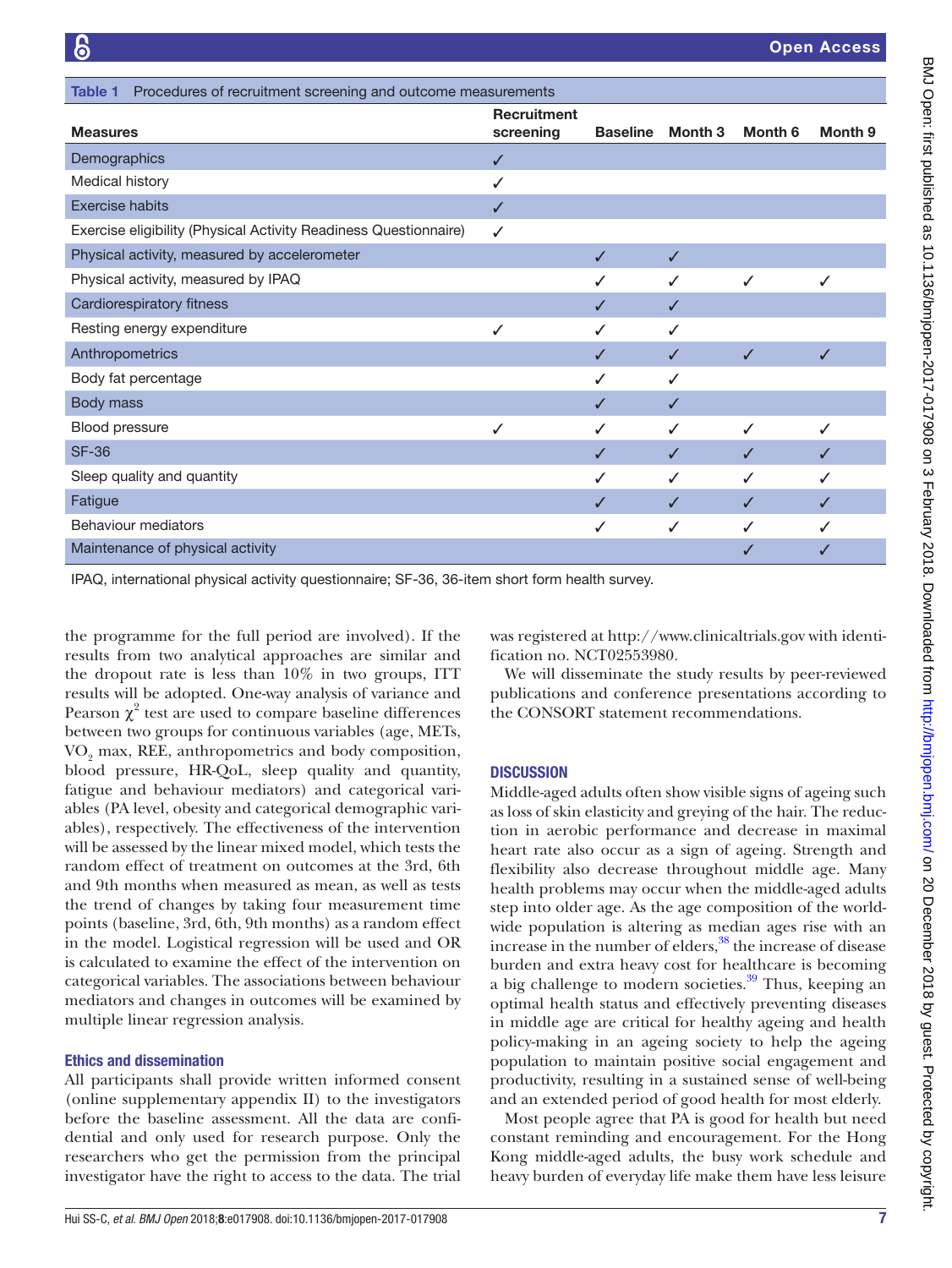time to devote to exercise. To tackle these concerns, the FYVT programme will improve the PA engagement among middle-aged adults and constantly remind them of the need and benefits of PA as well as provide professional advice on exercise prescription and healthy lifestyle. The services provided by the FYVT programme has no time and venue limitations, which greatly enhances the efficiency of dissemination.

The VT system provides knowledge, skills and online demonstration on how to perform PA effectively; it also includes online health-fitness assessment and diet analysis. The VT system enables users to plan and design their individualised PA programme and fit it into a personalised scheduler; then the system will automatically send a reminder message and PA implementation to the users through smartphone apps and email. This is how telecommunication and the internet come into play. The cost is relatively low. This module enables users to plan their own PA programme, which is a typical example of employing the theory of planned behaviour.<sup>19 20</sup>

Although there are many advantages of using an online human–computer interactive system to conduct a lifestyle intervention, our study also has inevitable limitations. Since it is a self-managed virtual training programme, no one monitors the participants' PA in real time. It is a challenge to quality control, which may depend on the participants' willingness of compliance to some extent. Also, the frequency, duration and intensity of PA may be varied among participants in the intervention group. But our major concern is to see whether the IT-based online system can inspire the individuals' interests in PA and improve their positive behaviour. If the effectiveness of this approach is affirmative, this virtual training model can be widely used and benefit more people. Thus, we suggest that the rigour dosage of intervention is not a major problem as long as the participants achieve the basic intensity of PA required in the study. Another limitation is that there might be measurement bias of some self-reporting outcomes, such as fatigue and sleep quality. But we do not think it will overturn the study results because the self-reporting biases are random in both groups.

In summary, it would be an inexpensive, convenient, fast and sustainable approach for adults, especially those with a busy work life, to use an online virtual training system to plan and implement their own PA programme and comply with a healthy lifestyle. If the intervention proves to be effective, it will provide a scientific rationale for the implementation of the self-planned personalised PA programme through a human–computer interactive system.

#### Author affiliations

<sup>1</sup>Department of Sports Science and Physical Education, The Chinese University of Hong Kong, Shatin, Hong Kong, China

<sup>2</sup>School of Nursing, The Hong Kong Polytechnic University, Kowloon, Hong Kong, China

<sup>3</sup>Department of Information Systems, City University of Hong Kong, Kowloon, Hong Kong, China

4 Department of Health Technology and Informatics, The Hong Kong Polytechnic University, Kowloon, Hong Kong, China

5 Department of Psychology, The Chinese University of Hong Kong, Shatin, Hong Kong, China

<sup>6</sup>The Jockey Club School of Public Health and Primary Care, The Chinese University of Hong Kong, Shatin, Hong Kong, China

Contributors Study concept and design: SS-CH, YJX, RC-WK; Obtained funding: SS-CH, WWSM, PK-HM, YJX; Administrative, technical or material support: SS-CH, EW-CT, WWSM, PK-HM; Drafting of the manuscript: YJX, SS-CH; Critical revision of the manuscript: YJX, SS-CH. All authors read and approved the final manuscript.

Funding This study was supported by the Knowledge Transfer Project Fund from The Chinese University of Hong Kong (KPF14ICF14).

Competing interests None declared.

Patient consent Obtained.

Ethics approval The Joint Chinese University of Hong Kong–New Territories East Cluster Clinical Research Ethics Committee.

Provenance and peer review Not commissioned; externally peer reviewed.

Open Access This is an Open Access article distributed in accordance with the Creative Commons Attribution Non Commercial (CC BY-NC 4.0) license, which permits others to distribute, remix, adapt, build upon this work non-commercially, and license their derivative works on different terms, provided the original work is properly cited and the use is non-commercial. See: [http://creativecommons.org/](http://creativecommons.org/licenses/by-nc/4.0/) [licenses/by-nc/4.0/](http://creativecommons.org/licenses/by-nc/4.0/)

© Article author(s) (or their employer(s) unless otherwise stated in the text of the article) 2018. All rights reserved. No commercial use is permitted unless otherwise expressly granted.

#### **REFERENCES**

- <span id="page-7-0"></span>1. Department of Health and Human Services. *Physical activity and health: a report of the surgeon genereal*. Collingdale, Pennsylvania: DIANE Publishing, 1996.
- 2. Physical Activity Guidelines Advisory Committee. *Physical activity guidelines advisory committee report, 2008*. . Washington, DC: US Department of Health and Human Services, 2008:2008. A1–H14.
- 3. Shiroma EJ, Lee IM. Physical activity and cardiovascular health: lessons learned from epidemiological studies across age, gender, and race/ethnicity. *[Circulation](http://dx.doi.org/10.1161/CIRCULATIONAHA.109.914721)* 2010;122:743–52.
- 4. Haskell WL, Lee IM, Pate RR, *et al*. Physical activity and public health: updated recommendation for adults from the American College of Sports Medicine and the American Heart Association. *[Med Sci Sports Exerc](http://dx.doi.org/10.1249/mss.0b013e3180616b27)* 2007;39:1423–34.
- <span id="page-7-1"></span>5. Hallal PC, Andersen LB, Bull FC, *et al*. Global physical activity levels: surveillance progress, pitfalls, and prospects. *[Lancet](http://dx.doi.org/10.1016/S0140-6736(12)60646-1)* 2012;380:247–57.
- <span id="page-7-2"></span>6. Kohl HW, Craig CL, Lambert EV, *et al*. The pandemic of physical inactivity: global action for public health. *[Lancet](http://dx.doi.org/10.1016/S0140-6736(12)60898-8)* 2012;380:294–305.
- 7. Lee IM, Shiroma EJ, Lobelo F, *et al*. Effect of physical inactivity on major non-communicable diseases worldwide: an analysis of burden of disease and life expectancy. *[Lancet](http://dx.doi.org/10.1016/S0140-6736(12)61031-9)* 2012;380:219–29.
- <span id="page-7-3"></span>8. Leisure and Cultural Services Department H. *A Report for the Consultancy Study on Sport for All -Participation Patterns of Hong Kong People in Physical Activities*. Hong Kong: Leisure and Cultural Services Department, HKSAR and the Department of Sports Science and Physical Education, The Chinese University of Hong Kong, 2009.
- 9. Leisure and Cultural Services Department H. *A report for the consultancy study on physical fitness test for the community 2011*. Hong Kong: Leisure and Cultural Services Department, HKSAR, and the Department of Sports Science and Physical Education, The Chinese University of Hong Kong, 2012.
- <span id="page-7-4"></span>10. Shephard RJ. *Aging, physical activity, and health*. Champaign, Illinois: Human Kinetics Publishers, 1997.
- <span id="page-7-5"></span>11. Social Statistics Branch, Census and Statistics Department, HKSAR. Women and men in Hong Kong: key statistics. 2013. [https://www.](https://www.censtatd.gov.hk/hkstat/sub/sp180.jsp?productCode=B1130303 2013) [censtatd.gov.hk/hkstat/sub/sp180.jsp?productCode=B1130303](https://www.censtatd.gov.hk/hkstat/sub/sp180.jsp?productCode=B1130303 2013)  [2013](https://www.censtatd.gov.hk/hkstat/sub/sp180.jsp?productCode=B1130303 2013)
- <span id="page-7-6"></span>12. Vandelanotte C, Spathonis KM, Eakin EG, *et al*. Website-delivered physical activity interventions a review of the literature. *[Am J Prev](http://dx.doi.org/10.1016/j.amepre.2007.02.041)  [Med](http://dx.doi.org/10.1016/j.amepre.2007.02.041)* 2007;33:54–64.
- 13. Christakis NA, Fowler JH. *Connected: the surprising power of our social networks and how they shape our lives*. New York: Hachette Digital, Inc., 2009.